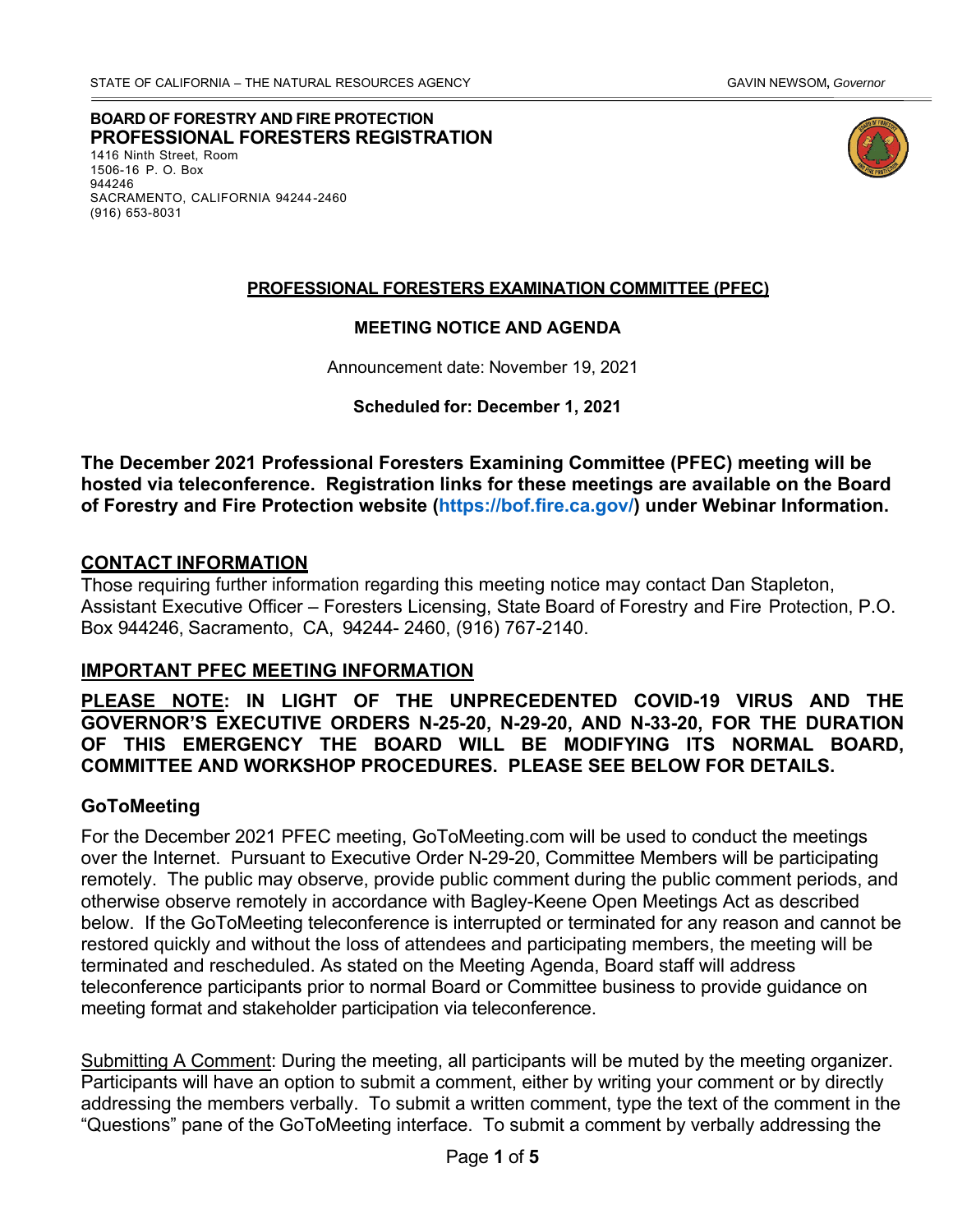the section on Submission of Written Materials for information on submitting other written materials. members, select the "Raise Hand" icon on the left-hand side of the GoToMeeting interface. The meeting organizer will call you by name and unmute you, so you can address the Committee members. If you are commenting verbally, please be sure to unmute your phone or device. An example image of the GoToMeeting interface, with the "Raise Hand" icon and "Questions" pane in bold, is in Figure 1 at the end of this agenda. If your comment relates to a particular agenda item, please indicate your request to comment at the beginning of or during the consideration of that agenda item in order to ensure comments relate to the particular agenda item being discussed. If your comment relates to a topic within the Board's jurisdiction and is not otherwise on the agenda, please indicate your request to comment during the Public Forum period, which will occur at the end of the meeting. The meeting organizer will manage the queue of comments. In addition, please see

Audio recordings of the open session PFEC meeting may be preserved and available on the Board's website. Due to space limitations on its servers, the Board does not preserve video recordings of its Board meetings and/or audio recordings of its committee meetings or workshops.

# **PERSONS WITH DISABILITIES**

 Pursuant to the Americans with Disabilities Act, individuals who, because of a disability, need special assistance to observe and participate in a State Board of Forestry and Fire Protection or a committee meeting may request assistance by sending an email to Dan Stapleton, Assistant Executive Officer, at dan.stapleton@fire.ca.gov or by calling (916) 767-2140. Requests should be made one week in advance whenever possible. Upon receipt of a request for reasonable modification or accommodation from individuals with disabilities, the Board will swiftly resolve the request consistent with the Americans with Disabilities Act.

# **SUBMISSION OF WRITTEN MATERIALS**

The public is encouraged to comment on any item on the agenda. The PFEC may accept written materials as public comment on agenda items if feasible and if received prior to the deadline below. However, to ensure a public comment is considered by the PFEC during the discussion of the agenda item, please attend the meeting and provide the comment directly to the PFEC, or if the meeting is only being held telephonically or otherwise electronically, please register for the meeting and provide your comment in accordance with the instructions included herein. You may submit your comments by one of the following methods (only one is necessary):

| <b>E-mail:</b> publiccomments@bof.ca.gov |
|------------------------------------------|
| <b>Fax:</b> (916) 653-0989               |

**U.S. mail: Attn: PFEC** Board of Forestry and Fire Protection PO Box 944246 Sacramento, CA 94244-2460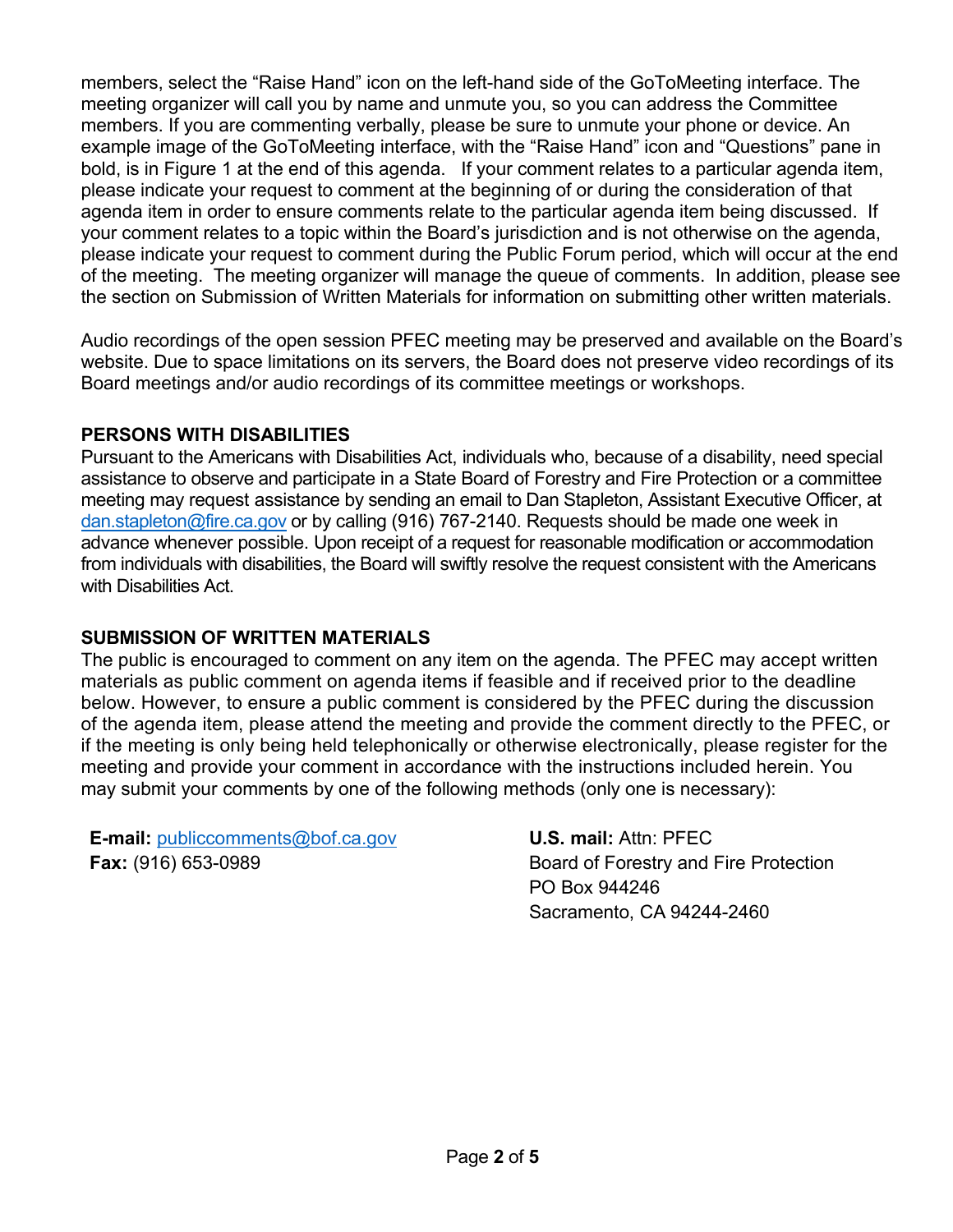**All written materials shall be due no later than 12:00 p.m. on November 26, 2021, unless there is a date specified on a specific hearing notice pursuant to the Administrative Procedures Act (Chapter 3.5 (commencing with § 11340), Part 1, Division 3, Title 2, of the Government Code). Timely submittal of written materials provides Board staff and PFEC members the opportunity to familiarize themselves with content of written documents. Note that depending on the volume of written materials received, Board staff and PFEC members may not be able to review all materials received prior to the public meeting. Written materials received after the deadline above will not be considered. Written materials submitted may be posted online by Board staff to allow for public inspection.** 

# **WHEN WILL MY AGENDA ITEM BE HEARD?**

 Like the Board, the PFEC begins each session at the time listed on the Meeting Notice and generally considers each agenda item in the sequence listed; however, the PFEC may take any non-hearing agenda item out of order as time permits.

# **VISUAL PRESENTATIONS**

PowerPoint presentations must be provided via electronic mail to publiccomments@bof.ca.gov no later than 12:00 pm Friday, November 26, 2021. **All presentations are considered part of the public record**. All electronic formats must be Windows PC compatible. Please provide all materials in a format that satisfies the Americans with Disabilities Act (ADA) and applicable Web Content Accessibility Guidelines (WCAG) in accordance with the Board's policies to allow posting to the Board's website. Materials that do not satisfy these requirements will be accepted but will not be posted to the Board's website.

**Figure 1.** Participant View of GoToMeeting interface. Everyone is unmuted so you must mute yourself when not talking. GoToMeeting is webcam capable. Before the meeting prepare your webcam settings on your device.

|                     | GolbMesting = 0.450 (C) |                                                             |   |             |          | $-100$ |  |
|---------------------|-------------------------|-------------------------------------------------------------|---|-------------|----------|--------|--|
| CALIFIC HO Organize |                         | View Work Taking 2015                                       |   | 21          | $\circ$  | © 1    |  |
|                     | St GalaMeeting          | <b>CALFIRE HQ Organizer</b>                                 |   | $10 =$      | $\times$ |        |  |
|                     |                         | Your Meeting has started.                                   |   |             |          |        |  |
|                     |                         | Here's how you'll appear when you join.                     |   |             |          |        |  |
| KK HQ Organiz       |                         | You will join with your camera off.<br>HO<br>C <sub>1</sub> | ۰ |             |          |        |  |
|                     |                         | Mic<br>Camera<br><b>HQ Organizer</b>                        |   |             |          |        |  |
|                     |                         | OK, I'M READY<br><b>TERRITORY</b><br>Skip preview next time |   |             |          |        |  |
|                     |                         |                                                             |   | C English . |          |        |  |

Page **3** of **5**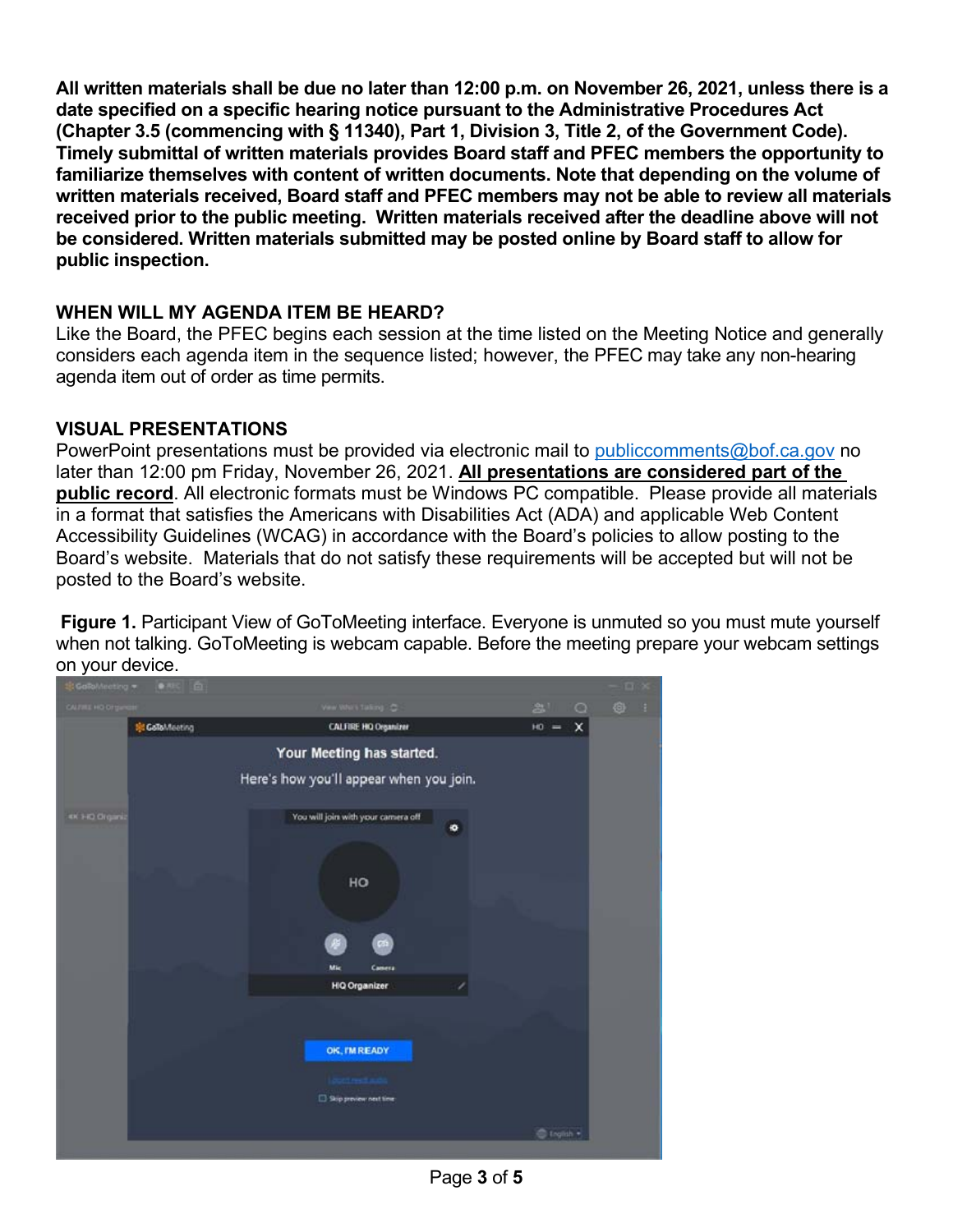**Figure 2.** Participant View of GoToMeeting interface after you join the meeting and desire to change your audio connection to a phone.



See the agenda below.